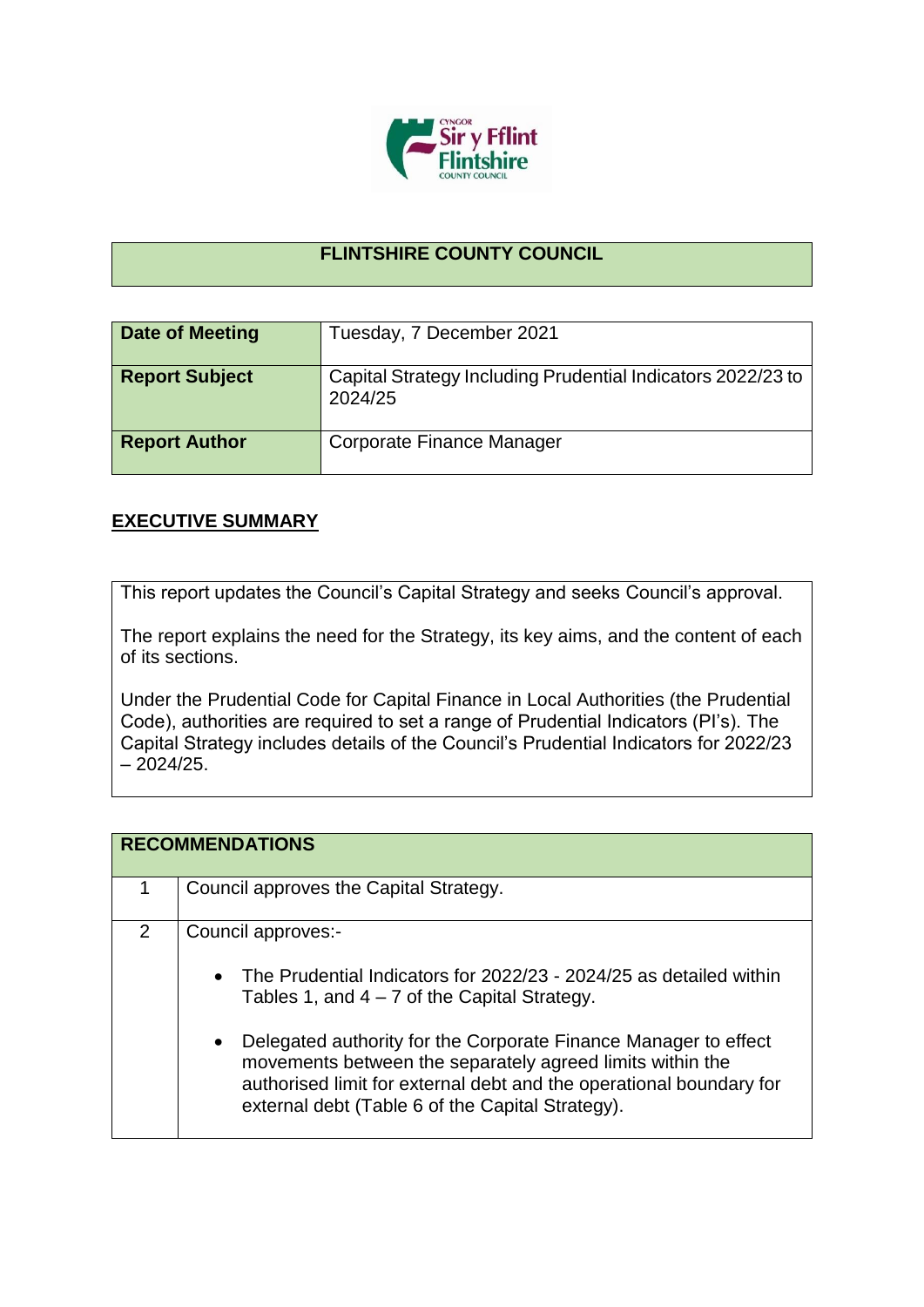| 1.00 | <b>CAPITAL STRATEGY 2022 - 2025</b>                                                                                                                                                                                                                                                                                                                                                                                                                                                                                                                                                             |
|------|-------------------------------------------------------------------------------------------------------------------------------------------------------------------------------------------------------------------------------------------------------------------------------------------------------------------------------------------------------------------------------------------------------------------------------------------------------------------------------------------------------------------------------------------------------------------------------------------------|
| 1.01 | The Chartered Institute of Public Finance and Accountancy's Treasury<br>Management in the Public Services: Code of Practice 2017 Edition (the<br>Code), requires that the Council has in place a Capital Strategy (the<br>Strategy). The guidance to the Code defines the specific requirements of<br>the Strategy. This report updates the Strategy for Council's consideration.                                                                                                                                                                                                               |
| 1.02 | The key aims of the Strategy are to explain the ways in which the capital<br>programme is developed and funded, the potential impact it has on the<br>Council's Medium Term Financial Strategy (MTFS) and the way in which it<br>relates to the Council's Treasury Management Strategy. The Strategy is an<br>overarching document and refers to other documents such as the Capital<br>Programme, the Treasury Management Strategy and the Minimum<br>Revenue Provision Policy. The Strategy is split into a number of sections<br>as described below. The Strategy is enclosed as Appendix 1. |
| 1.03 | <b>Capital Expenditure</b>                                                                                                                                                                                                                                                                                                                                                                                                                                                                                                                                                                      |
|      | This section defines capital expenditure and that there is some limited<br>local discretion in the definition as reflected in the Council's accounting<br>policies.                                                                                                                                                                                                                                                                                                                                                                                                                             |
| 1.04 | <b>Resources</b>                                                                                                                                                                                                                                                                                                                                                                                                                                                                                                                                                                                |
|      | This section explains the way in which the Capital Programme is funded.<br>The Council has a number of funding sources but these sources are<br>limited and in some cases, particularly capital receipts, diminishing. Some<br>of those sources, particularly prudential borrowing, add pressure to the<br>Council's MTFS.                                                                                                                                                                                                                                                                      |
| 1.05 | <b>Prioritisation of Capital Expenditure</b>                                                                                                                                                                                                                                                                                                                                                                                                                                                                                                                                                    |
|      | This section explains the way in which the Capital Programme is divided<br>into three sections and how decisions are made as to which schemes to<br>include in each section in each year.                                                                                                                                                                                                                                                                                                                                                                                                       |
| 1.06 | Governance                                                                                                                                                                                                                                                                                                                                                                                                                                                                                                                                                                                      |
|      | This section explains the governance arrangements in place in the<br>development and monitoring of the capital programme.                                                                                                                                                                                                                                                                                                                                                                                                                                                                       |
| 1.07 | <b>Capital Expenditure Plans</b>                                                                                                                                                                                                                                                                                                                                                                                                                                                                                                                                                                |
|      | This section refers to the Council's capital expenditure plans as agreed in<br>its Capital Programme. It covers:<br>Capital expenditure plans<br>The way in which those plans are expected to be financed<br>$\bullet$<br><b>Minimum Revenue Provision</b><br>$\bullet$<br>Estimates of the Capital Financing Requirement, a measure of<br>unfinanced expenditure                                                                                                                                                                                                                               |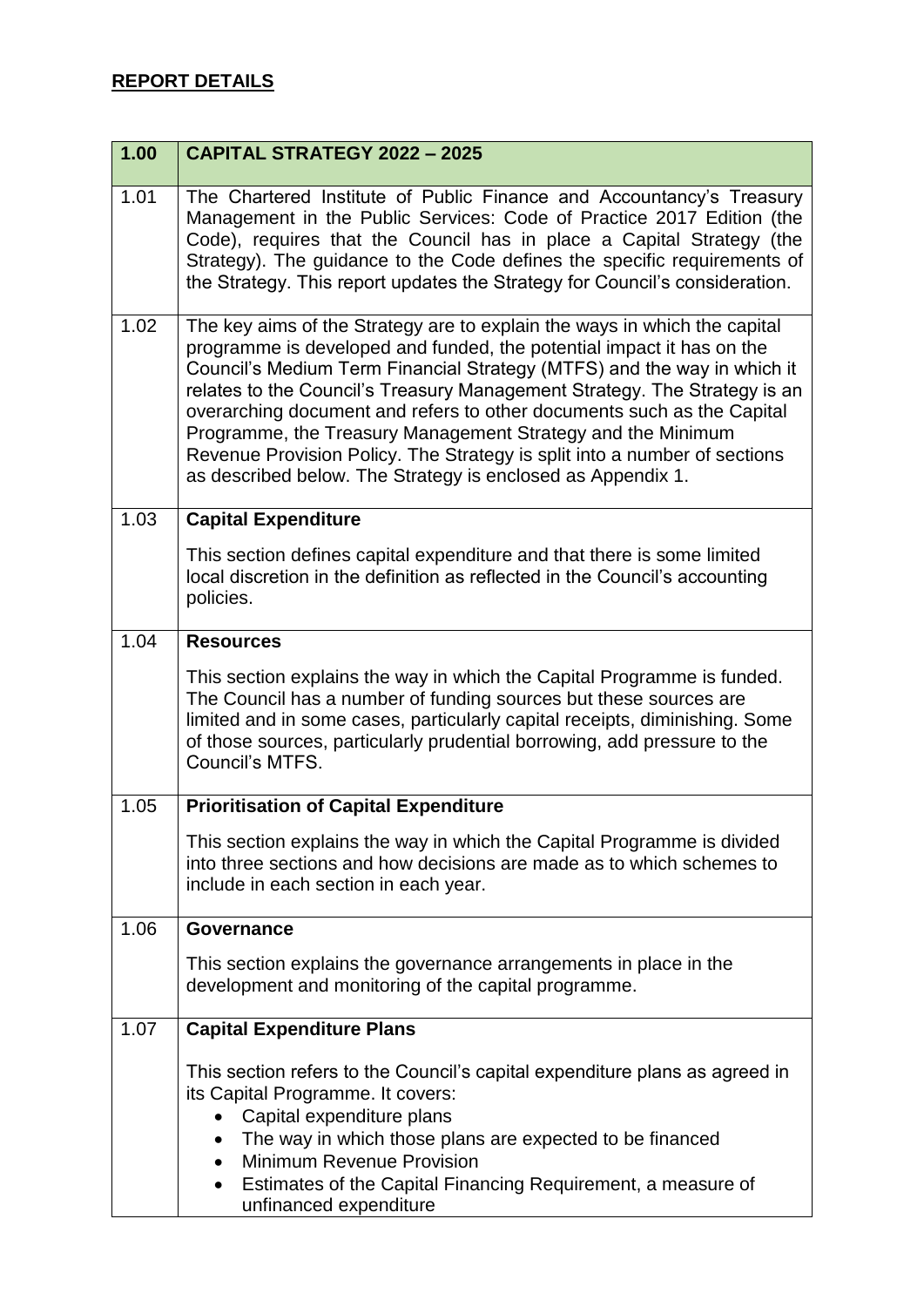| 1.08 | <b>Treasury Management</b>                                                                                                                                                                                                                                                                                                                                     |
|------|----------------------------------------------------------------------------------------------------------------------------------------------------------------------------------------------------------------------------------------------------------------------------------------------------------------------------------------------------------------|
|      | This section covers the way in which the Strategy relates to the Council's<br>treasury management activity. It covers:<br>The Council's Borrowing Strategy<br>$\bullet$                                                                                                                                                                                        |
|      | The relationship between the Council's debt portfolio and its Capital<br>$\bullet$                                                                                                                                                                                                                                                                             |
|      | <b>Financing Requirement</b><br>The Authorised Limit and Operational Debt Limits for borrowing,<br>$\bullet$<br>ensuring the limits on the Council's exposure to debt are set<br>The Council's Investment Strategy<br>$\bullet$<br>Treasury management governance                                                                                              |
| 1.09 | <b>Commercial activities</b>                                                                                                                                                                                                                                                                                                                                   |
|      | This section reports that the Council has limited commercial activity,<br>having a limited portfolio of investment properties (agricultural properties<br>and industrial units).                                                                                                                                                                               |
| 1.10 | <b>Liabilities</b>                                                                                                                                                                                                                                                                                                                                             |
|      | This section explains the liabilities which the Council has, in particular the<br>deficit on its pension fund, and links with the Council's Statement of<br>Accounts.                                                                                                                                                                                          |
| 1.11 | <b>Revenue budget implications</b>                                                                                                                                                                                                                                                                                                                             |
|      | This section shows the impact of the capital financing costs on the revenue<br>stream of the Council's budget.                                                                                                                                                                                                                                                 |
| 1.12 | Knowledge and skills                                                                                                                                                                                                                                                                                                                                           |
|      | This section details the skills of officers involved in developing and<br>managing the capital programme and treasury management activity, and<br>explains that the Council makes use of external advisers to assist with this<br>activity.                                                                                                                    |
| 1.13 | <b>Prudential Indicators</b>                                                                                                                                                                                                                                                                                                                                   |
|      | The Council is required by the Code to develop and monitor Prudential<br>Indicators. These are contained within the various sections of the Strategy,<br>and are indicated as such.                                                                                                                                                                            |
| 1.14 | <b>Prudential Code Update</b>                                                                                                                                                                                                                                                                                                                                  |
|      | CIPFA is looking to strengthen its Code to ensure local authorities'<br>financial plans are affordable, prudent and sustainable. The updated Code<br>is expected to be published by the end of the year. The Code will clarify<br>what constitutes prudential borrowing activities to help stop a number of<br>authorities from misinterpreting its provision. |
|      | Key changes will include clarification to better define commercial activity<br>and investment and a requirement to incorporate an assessment of risk<br>against levels of resources.                                                                                                                                                                           |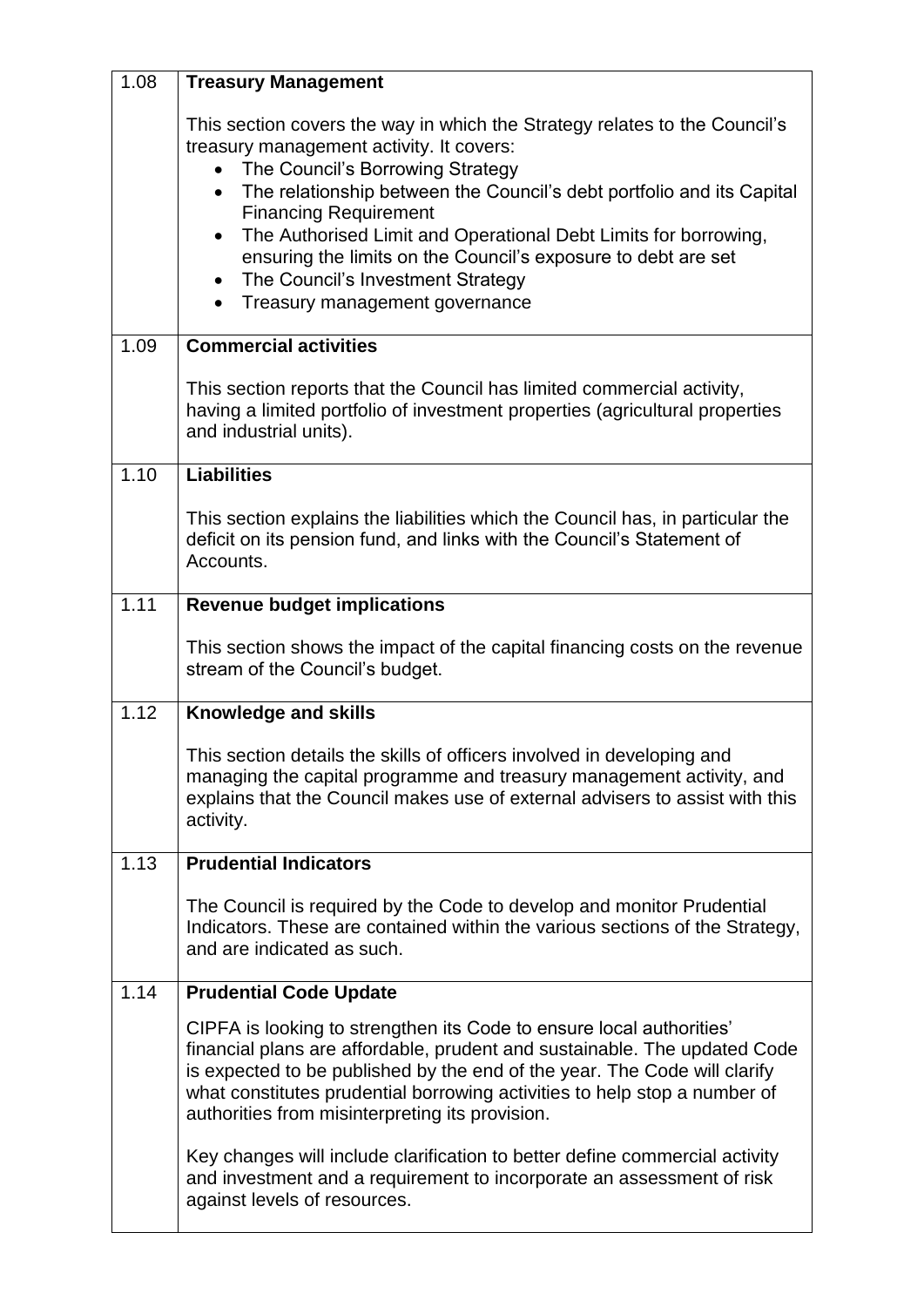| 2.00 | <b>RESOURCE IMPLICATIONS</b>                                                                        |
|------|-----------------------------------------------------------------------------------------------------|
| 2.01 | Financial consequences for capital resources are as set out within the report<br>and in Appendix 1. |
| 2.02 | Financial consequences for revenue resources are as set out within the<br>report and in Appendix 1. |

| 3.00 | <b>CONSULTATIONS REQUIRED / CARRIED OUT</b>                                                                                                                                                                                                                                                      |
|------|--------------------------------------------------------------------------------------------------------------------------------------------------------------------------------------------------------------------------------------------------------------------------------------------------|
| 3.01 | The Capital Strategy and the proposed Capital Programme were<br>considered by the Corporate Resources Overview and Scrutiny Committee<br>at its meeting on 11 <sup>th</sup> November 2021 with their comments being fed back<br>to the Cabinet at its meeting on 16 <sup>th</sup> November 2021. |

| 4.00 | <b>RISK MANAGEMENT</b>                                                                                                                                                                                                                                                                         |
|------|------------------------------------------------------------------------------------------------------------------------------------------------------------------------------------------------------------------------------------------------------------------------------------------------|
| 4.01 | Decisions made which involve the Council's assets and its Capital<br>Programme often have very large and long term financial implications. The<br>purpose of the Capital Strategy includes setting a clear framework within<br>which such decisions can be made mitigating the risks involved. |

| 5.00 | <b>APPENDICES</b>             |
|------|-------------------------------|
| 5.01 | Appendix 1 – Capital Strategy |

| 6.00 | LIST OF ACCESSIBLE BACKGROUND DOCUMENTS                                                    |
|------|--------------------------------------------------------------------------------------------|
| 6.01 | None.                                                                                      |
|      | <b>Contact Officer:</b> Chris Taylor, Strategic Finance Manager<br>Telephone: 01352 703309 |
|      | E-mail: christopher.taylor@flintshire.gov.uk                                               |

| 7.00 | <b>GLOSSARY OF TERMS</b>                                                                                                                                                                                                                                      |
|------|---------------------------------------------------------------------------------------------------------------------------------------------------------------------------------------------------------------------------------------------------------------|
| 7.01 | Capital Expenditure - Expenditure on the acquisition of Non-current<br>Assets or expenditure that extends the life or value of an existing asset                                                                                                              |
|      | <b>Capital Programme - The Council's financial plan covering capital schemes</b><br>and expenditure proposals for the current year and a number of future years.<br>It also includes estimates of the capital resources available to finance the<br>programme |